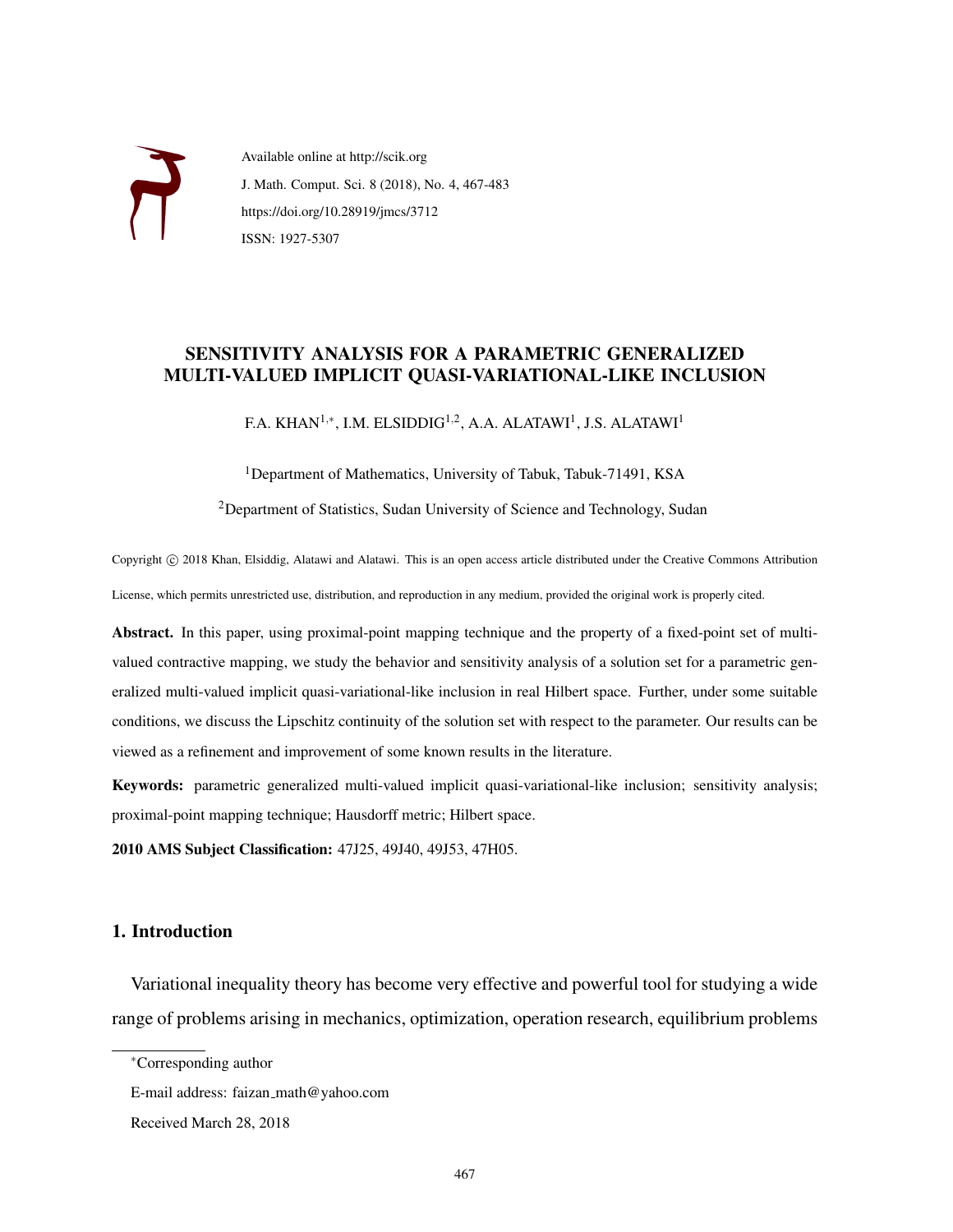and boundary value problems etc. Variational inequalities have been generalized and extended in different directions using novel and innovative techniques. A useful and important generalization of variational inequality is called the variational inclusion. Hassouni and Moudafi [9], Agarwal *et al.* [2,3], Ding [5,6], Ding and Luo [7], Fang and Huang [8], Huang [10] and Noor [17,18] have used the resolvent operator technique to obtain some important extensions and generalizations in existence results for the various classes of variational inequalities (inclusions).

In recent years, much attention has been given to develop general techniques for the sensitivity analysis of solution set of the various classes of variational inequalities (inclusions). From the mathematical and engineering point of view, sensitivity properties of various classes of variational inequalities can provide new insight concerning the problem being studied and stimulate ideas for solving problems. The sensitivity analysis of solution set for variational inequalities have been studied extensively by many authors using quite different techniques. By using the projection technique, Dafermos [4], Ding and Luo [7], Mukherjee and Verma [15] and Yen [21] studied the sensitivity analysis of solution set for some classes of variational inequalities with single-valued mappings. By using the implicit function approach that makes use of so-called normal mappings, Robinson [20] studied the sensitivity analysis of solutions for variational inequalities in finite-dimensional spaces. By using the projection and resolvent operator techniques, Adly [1], Agarwal *et al.* [2,3], Ding [5,6], Lim [13], Liu *et al.* [14], Noor [17,18], Peng and Long [19] and Zeng *et al.* [22] studied the behavior and sensitivity analysis of solution set for the various classes of parametric generalized variational inclusions involving single and multi-valued mappings.

The technique based on proximal-point mapping is a generalization of projection technique and has been widely used to study the existence of solutions and to develop iterative schemes for the various classes of variational (-like) inclusions. Recently Fang and Huang [8], Huang [10], Kazmi and Alvi [11] and Kazmi and Khan [12] has introduced the notion of  $\eta$ -proximal point mapping, *P*-proximal point mapping and *P*-η-proximal point mapping and used these to study the behavior and sensitivity analysis of solution set for some classes of parametric generalized variational (-like) inclusions involving single and multi-valued mappings.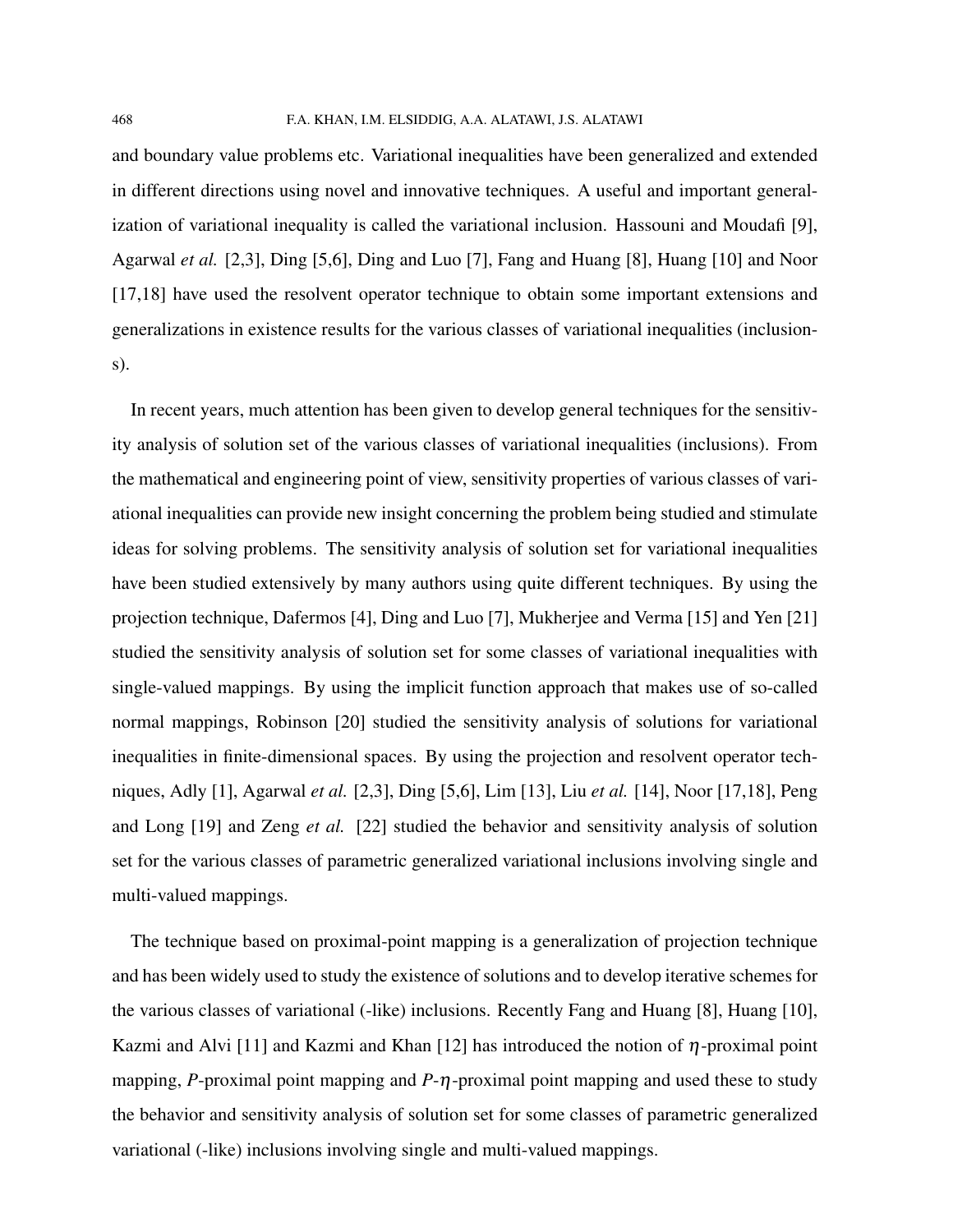Motivated by recent work going in this direction, we define strongly *P*-η-proximal mapping for strongly maximal *P*-η-monotone mapping and discuss some of its properties. Further, we consider a parametric generalized multi-valued implicit quasi-variational-like inclusion problem (in short, PGMIQVLIP) in real Hilbert space. Further, using proximal-point mapping technique and the property of a fixed-point set of multi-valued contractive mapping, we study the behavior and sensitivity analysis of a solution set for the PGMIQVLIP. Furthermore, under some suitable conditions, we discuss the Lipschitz continuity of the solution set with respect to the parameter. The results presented in this paper generalize and improve the results given by many authors, see for example [5,6,8,10-14,18,19,22].

### 2. Preliminaries

Let *H* be a real Hilbert space equipped with inner product  $\langle \cdot, \cdot \rangle$  and norm  $\|\cdot\|$ ;  $2^H$  is the power set of  $H$ ;  $CB(H)$  is the family of all nonempty closed and bounded subsets of  $H$ ;  $C(H)$  is the family of all nonempty compact subsets of *H*;  $\mathcal{H}(\cdot,\cdot)$  is the Hausdorff metric on  $C(H)$  defined by

$$
\mathscr{H}(A,B) = \max \left\{ \sup_{x \in A} \inf_{y \in B} d(x,y), \sup_{y \in B} \inf_{x \in A} d(x,y) \right\}, A,B \in C(H).
$$

First, we review and define the following known concepts:

**Definition 2.1[11].** Let  $\eta : H \times H \to H$  be a mapping. Then a mapping  $P : H \to H$  is said to be:

(i)  $\eta$ -monotone if

$$
\langle P(x)-P(y),\eta(x,y)\rangle\,\geq\,0,\,\forall x,y\in H;
$$

(ii) strictly  $\eta$ -monotone if

$$
\langle P(x) - P(y), \eta(x, y) \rangle > 0, \forall x, y \in H,
$$

and equality holds if and only if  $x = y$ ;

(iii)  $\delta$ -strongly  $\eta$ -monotone if there exists a constant  $\delta > 0$  such that

$$
\langle P(x)-P(y),\eta(x,y)\rangle \geq \delta ||x-y||^2, \,\forall x,y\in H.
$$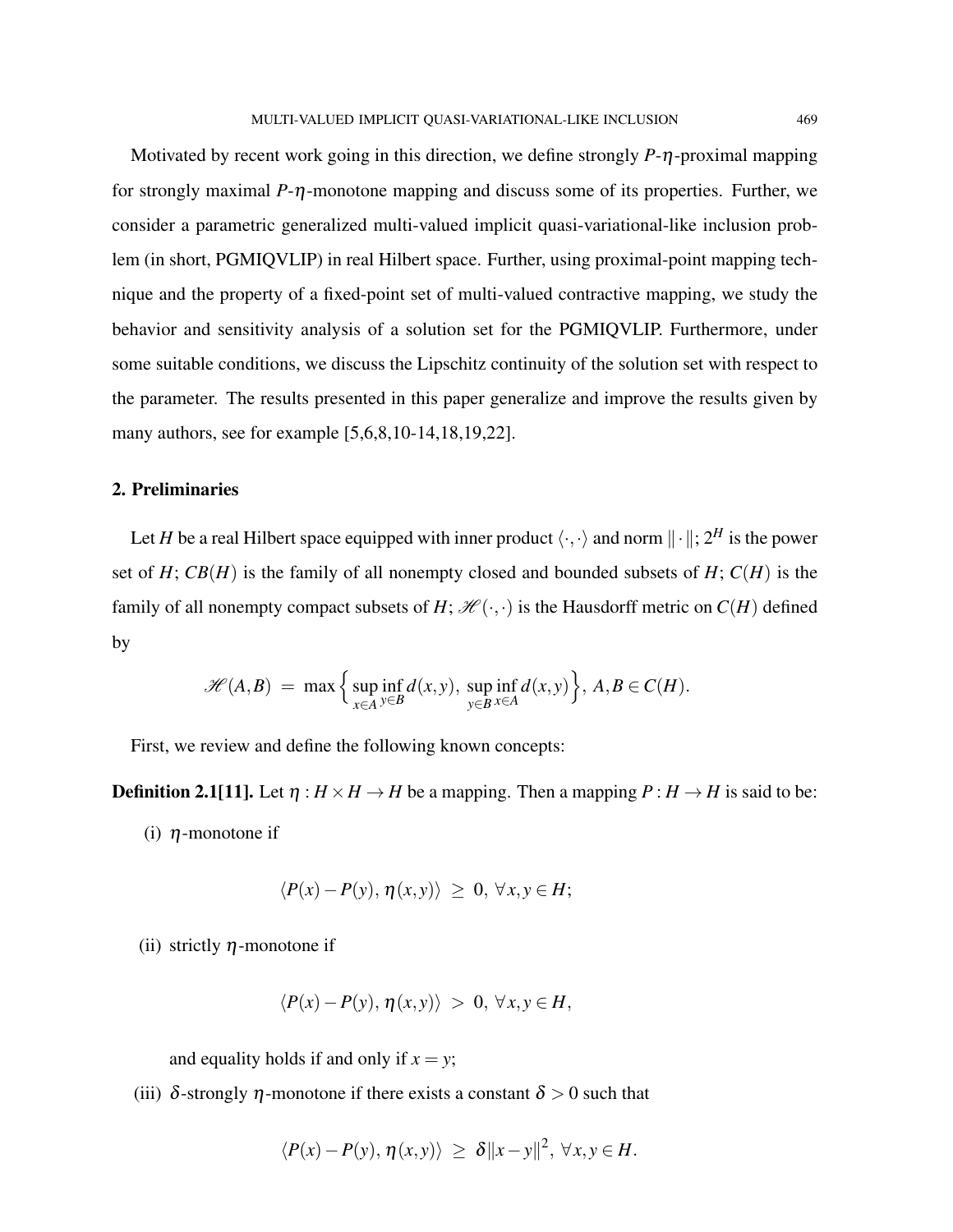**Definition 2.2[11,12].** A mapping  $\eta : H \times H \to H$  is said to be  $\tau$ -Lipschitz continuous if there exists a constant  $\tau > 0$  such that

$$
\|\eta(x,y)\| \leq \tau \|x-y\|, \,\forall x,y \in H.
$$

**Definition 2.3[11,12].** Let  $\eta : H \times H \to H$  be a single-valued mapping. Then a multi-valued mapping  $M: H \to 2^H$  is said to be:

(i)  $\eta$ -monotone if

$$
\langle u-v, \eta(x,y) \rangle \geq 0, \forall x, y \in H, \forall u \in M(x), \forall v \in M(y);
$$

(ii) strictly  $\eta$ -monotone if

$$
\langle u-v, \eta(x,y) \rangle > 0, \forall x, y \in H, \forall u \in M(x), \forall v \in M(y),
$$

and equality holds if and only if  $x = y$ ;

(iii)  $\gamma$ -strongly  $\eta$ -monotone if there exists a constant  $\gamma > 0$  such that

$$
\langle u-v, \eta(x,y) \rangle \ge \gamma ||x-y||^2, \ \forall x,y \in H, \ \forall u \in M(x), \ \forall v \in M(y);
$$

(iv) maximal  $\eta$ -monotone if *M* is  $\eta$ -monotone and  $(I + \rho M)(H) = H$  for any  $\rho > 0$ , where *I* stands for identity mapping.

**Remark 2.1.** If  $\eta(x, y) = x - y$ ,  $\forall x, y \in H$ , then from Definitions 2.1 and 2.3, we recover the usual definitions of monotonicity of mappings *P* and *M*.

**Definition 2.4[10-12].** Let  $\eta : H \times H \to H$  and  $P : H \to H$  be mappings. A multi-valued mapping  $M: H \to 2^H$  is said to be maximal P- $\eta$ -monotone if M is  $\eta$ -monotone and  $(P +$  $\rho M$  $(H) = H$  for any  $\rho > 0$ .

**Definition 2.5[10-12].** Let  $\eta : H \times H \to H$  and  $P : H \to H$  be mappings. A multi-valued mapping  $M: H \to 2^H$  is said to be  $\gamma$ -strongly maximal *P*- $\eta$ -monotone if M is  $\gamma$ -strongly  $\eta$ monotone and  $(P + \rho M)H = H$  for any  $\rho > 0$ .

Remark 2.2. Under some suitable conditions on the mappings *M*, *P*, η, we recover the usual definitions of maximal monotonicity discussed by many authors given in [8,10-12,22].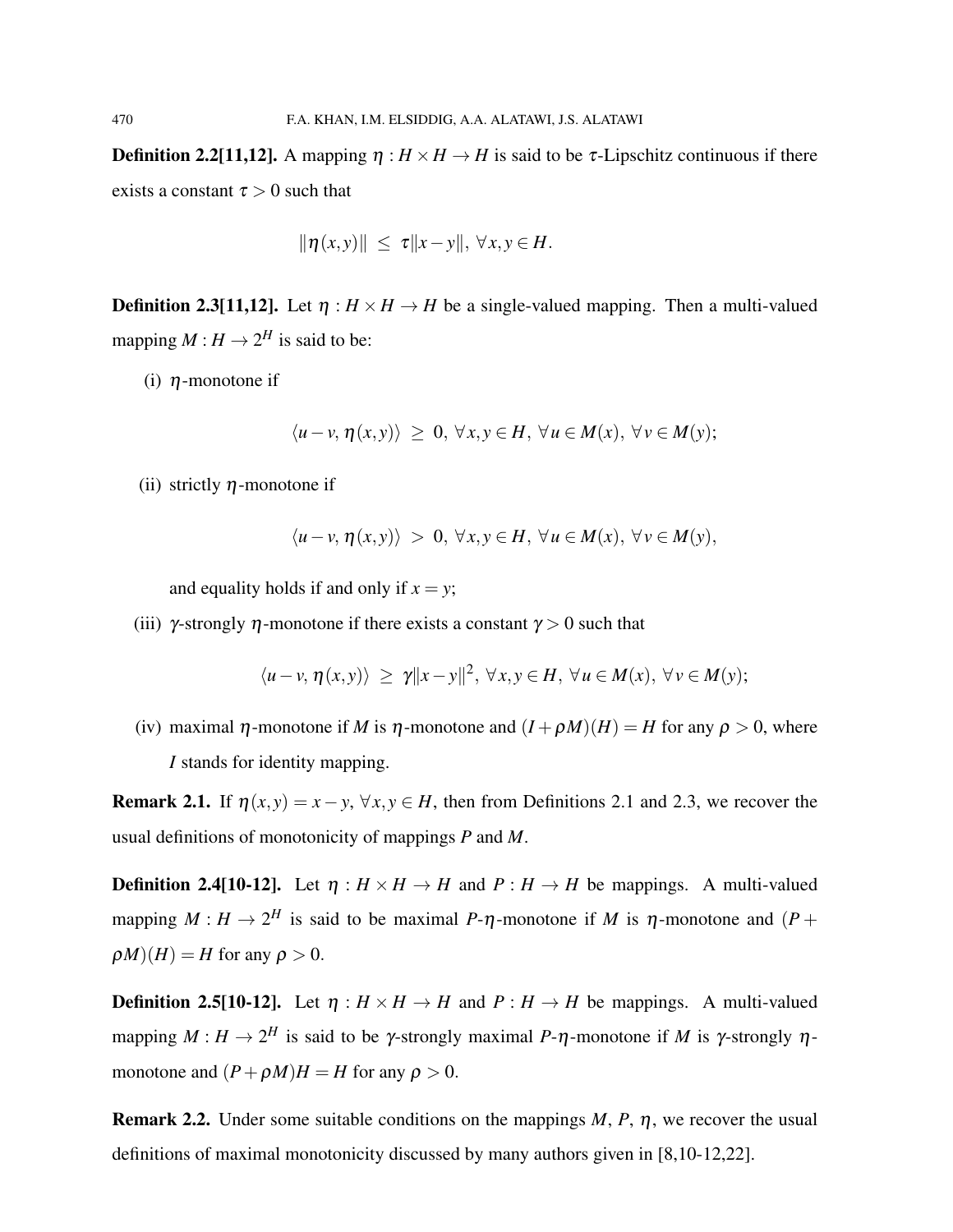The following theorems give some important properties of γ-strongly maximal *P*-η-monotone mappings.

**Theorem 2.1[10-12].** Let  $\eta : H \times H \to H$  be a mapping and  $P : H \to H$  be a strictly  $\eta$ -monotone mapping. Let  $M : H \to 2^H$  be a  $\gamma$ -strongly maximal  $P$ - $\eta$ -monotone multi-valued mapping. Then

- (a)  $\langle u-v, \eta(x, y) \rangle \geq 0$ ,  $\forall (v, y) \in Graph(M)$  implies  $(u, x) \in Graph(M)$ , where  $Graph(M) :=$  $\{(u, x) \in H \times H : u \in M(x)\};\$
- (b) the mapping  $(P + \rho M)^{-1}$  is single-valued for all  $\rho > 0$ .

By Theorem 2.1, we define strongly  $P$ -η-proximal mapping for a γ-strongly maximal η-monotone mapping *M* as follows:

$$
R_{P,\eta}^M(z) = (P + \rho M)^{-1}, \,\forall z \in H,\tag{2.1}
$$

where  $\rho > 0$  is a constant,  $\eta : H \times H \to H$  is a mapping and  $P : H \to H$  is a strictly  $\eta$ -monotone mapping.

**Theorem 2.2[10-12].** Let  $\eta : H \times H \to H$  be a  $\tau$ -Lipschitz continuous mapping and  $P : H \to H$ be a  $\delta$ -strongly  $\eta$ -accretive mapping. Let  $M : H \to 2^H$  be a  $\gamma$ -strongly maximal  $\eta$ -monotone multi-valued mapping. Then strongly *P*- $\eta$ -proximal mapping  $R_{P,\eta}^M$  is  $\frac{\tau}{\delta + 1}$  $\frac{1}{\delta + \rho \gamma}$ -Lipschitz continuous, that is,

$$
||R_{P,\eta}^M(x)-R_{P,\eta}^M(y)|| \leq \frac{\tau}{\delta+\rho\gamma}||x-y||, \,\forall x,y \in H.
$$

**Lemma 2.1[16].** Let  $(X, d)$  be a complete metric space. Suppose that  $T : X \to C(X)$  satisfies

$$
\mathscr{H}(T(x),T(y)) \leq v d(x,y), \forall x,y \in X,
$$

where  $v \in (0,1)$  is a constant. Then the mapping *T* has fixed point in *X*.

**Lemma 2.2[13].** Let  $(X,d)$  be a complete metric space and let  $T_1, T_2 : X \to C(X)$  be  $\theta$ -*H*contraction mappings, then

$$
\mathscr{H}(F(T_1), F(T_2)) \leq (1-\theta)^{-1} \sup_{x \in X} \mathscr{H}(T_1(x), T_2(x)),
$$

where  $F(T_1)$  and  $F(T_2)$  are the sets of fixed points of  $T_1$  and  $T_2$ , respectively.

### 3. Formulation of problem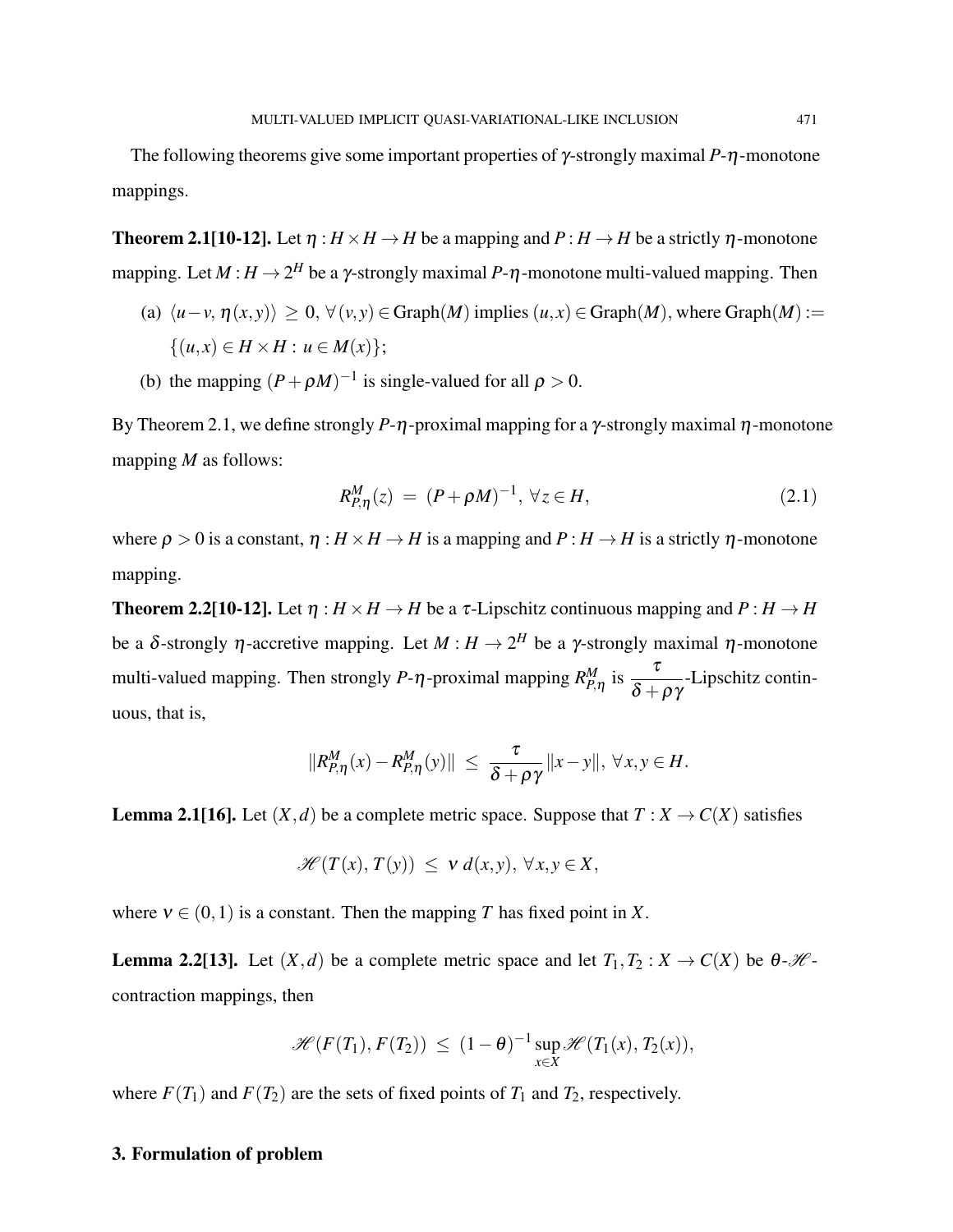Let  $\Lambda$  and  $\Omega$  be open subsets of a real Hilbert space *H* such that  $(\Lambda, d_1)$  and  $(\Omega, d_2)$  are metric spaces, in which the parameters  $\lambda$  and  $\mu$  takes values, respectively.

Let  $g, m : H \times \Lambda \to H$ ;  $P : H \to H$ ;  $\eta : H \times H \to H$ ;  $N : H \times H \times H \times \Omega \to H$  be singlevalued mappings such that  $g \neq 0$ , and let  $A, B, C : H \times \Omega \to C(H)$  and  $F : H \times \Lambda \to C(H)$  be multi-valued mappings. Suppose that  $M$  :  $H \times H \times \Lambda \to 2^H$  is a multi-valued mapping such that for each  $(t, \lambda) \in H \times \Lambda$ ,  $M(\cdot, t, \lambda) : H \to 2^H$  is strongly maximal P- $\eta$ -monotone and range(*g* – *m*)(*H* × { $\lambda$ })∩domain*M*( $\cdot$ ,*t*, $\lambda$ ) ≠ 0, where  $(g - m)(x, \lambda) = g(x, \lambda) - m(x, \lambda)$  for any  $(x, \lambda) \in$ *H* × Λ. For each  $(f, \lambda, \mu) \in H \times \Lambda \times \Omega$ , we consider the following parametric generalized multi-valued implicit quasi-variational-like inclusion problem (PGMIQVLIP):

Find  $x = x(\lambda, \mu) \in H$ ,  $u = u(x, \mu) \in A(x, \mu)$ ,  $v = v(x, \mu) \in B(x, \mu)$ ,  $w = w(x, \mu) \in C(x, \mu)$ and  $z = z(x, \lambda) \in F(x, \lambda)$  such that  $(g - m)(x, \lambda) \in \text{domain } M(\cdot, z, \lambda)$  and

$$
f \in N(u, v, w, \mu) + M((g - m)(x, \lambda), z, \lambda).
$$
 (3.1)

#### Some special cases:

(1) If  $(\Lambda, d_1) = (\Omega, d_2)$ ;  $N(u, v, w, \mu) = N(u, v, \lambda)$ ;  $P = I$ , an identity mapping;  $\eta(x, y) =$ *x*−*y* for all *x*, *y* ∈ *H*; *f* = 0, and *M*(·,*z*,  $\lambda$ ) is maximal monotone for each fixed (*z*,  $\lambda$ ) ∈ *H* ×  $\Lambda$ , then the PGMIQVLIP (3.1) reduces to the following problem: Find  $x = x(\lambda) \in$ *H*,  $u = u(x, \lambda) \in A(x, \lambda)$ ,  $v = v(x, \lambda) \in B(x, \lambda)$ ,  $z = z(x, \lambda) \in F(x, \lambda)$  such that  $(g - \lambda)$  $m(x, \lambda) \in \text{domain } M(\cdot, z, \lambda)$  and

$$
0 \in N(u, v, \lambda) + M((g - m)(x, \lambda), z, \lambda).
$$
 (3.2)

Problem (3.2) was introduced and studied by Ding [5].

(2) If  $m(x, \lambda) = 0$  and  $A(x, \lambda) = B(x, \lambda) = F(x, \lambda) = x$  for all  $(x, \lambda) \in H \times \Lambda$ , then problem (3.2) reduces to the following problem: Find  $x(\lambda) \in H$  such that  $g(x, \lambda) \in \text{domain } M(\cdot, z, \lambda)$ and

$$
0 \in N(x, x, \lambda) + M(g(x, \lambda), x, \lambda).
$$
\n(3.3)

Problem (3.3) was introduced and studied by Noor [18].

(3) If  $N(x, y, \lambda) = N(x, \lambda)$  and  $M(x, y, \lambda) = M(x, \lambda)$  for all  $(x, y, \lambda) \in H \times H \times \Lambda$ , then problem (3.3) reduces to the following problem: Find  $x(\lambda) \in H$  such that  $g(x, \lambda) \in$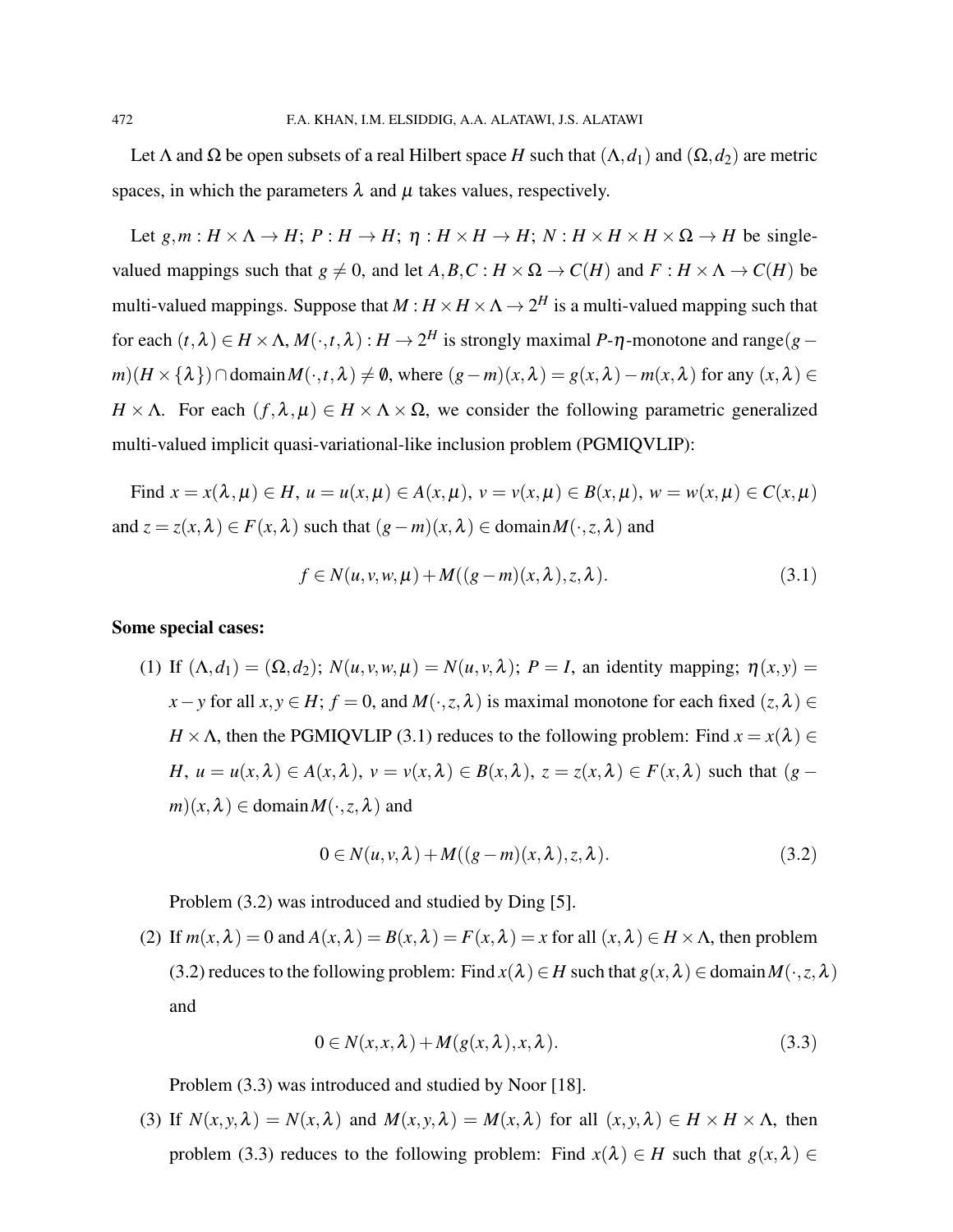$\text{domain}M(\cdot,\lambda)$  and

$$
0 \in N(x, \lambda) + M(g(x, \lambda), \lambda). \tag{3.4}
$$

Problem (3.4) was introduced and studied by Adly [1].

In brief, for a suitable choice of the mappings  $A, B, C, F, N, M, P, g, m, \eta$ , the element *f*, the space  $H$ , it is easy to see that the PGMIQVLIP  $(3.1)$  includes a number of known classes of quasi-variational-like inclusions studied by many authors as special cases, see for example [1- 7,11-14,17-21] and the references therein.

Now, for each fixed  $(\lambda, \mu) \in \Lambda \times \Omega$ , the solution set  $S(\lambda, \mu)$  of the PGMIQVLIP (3.1) is denoted as

$$
S(\lambda,\mu):=\Big\{x=x(\lambda,\mu)\in H: u=u(x,\mu)\in A(x,\mu), v=v(x,\mu)\in B(x,\mu), w=w(x,\mu)\in
$$

$$
C(x,\mu), z = z(x,\lambda) \in F(x,\lambda) \text{ such that } f \in N(u,v,w,\mu) + M((g-m)(x,\lambda),z,\lambda) \Big\}.
$$
 (3.5)

In this paper, our main aim is to study the behavior and sensitivity analysis of the solution set  $S(\lambda, \mu)$ , and the conditions on these mappings  $A, B, C, F, N, M, P, g, m, \eta$  under which the solution set  $S(\lambda, \mu)$  is nonempty and Lipschitz continuous with respect to the parameters  $\lambda \in \Lambda$ ,  $\mu \in \Omega$ .

# 4. Sensitivity analysis of the solution set  $S(\lambda, \mu)$

First, we define the following concepts.

**Definition 4.1[11,12].** A mapping  $g : H \times \Lambda \rightarrow H$  is said to be:

(i)  $(L_g, l_g)$ -mixed Lipschitz continuous if there exist constants  $L_g, l_g > 0$  such that

$$
||g(x_1,\lambda_1)-g(x_2,\lambda_2)|| \leq L_g||x_1-x_2||+l_g||\lambda_1-\lambda_2||, \forall (x_1,\lambda_1), (x_2,\lambda_2) \in H \times \Lambda;
$$

(ii) *s*-strongly monotone if there exists a constant  $s > 0$  such that

$$
\langle g(x_1,\lambda)-g(x_2,\lambda), x_1-x_2\rangle \geq s||x_1-x_2||^2, \ \forall (x_1,\lambda), (x_2,\lambda) \in H \times \Lambda.
$$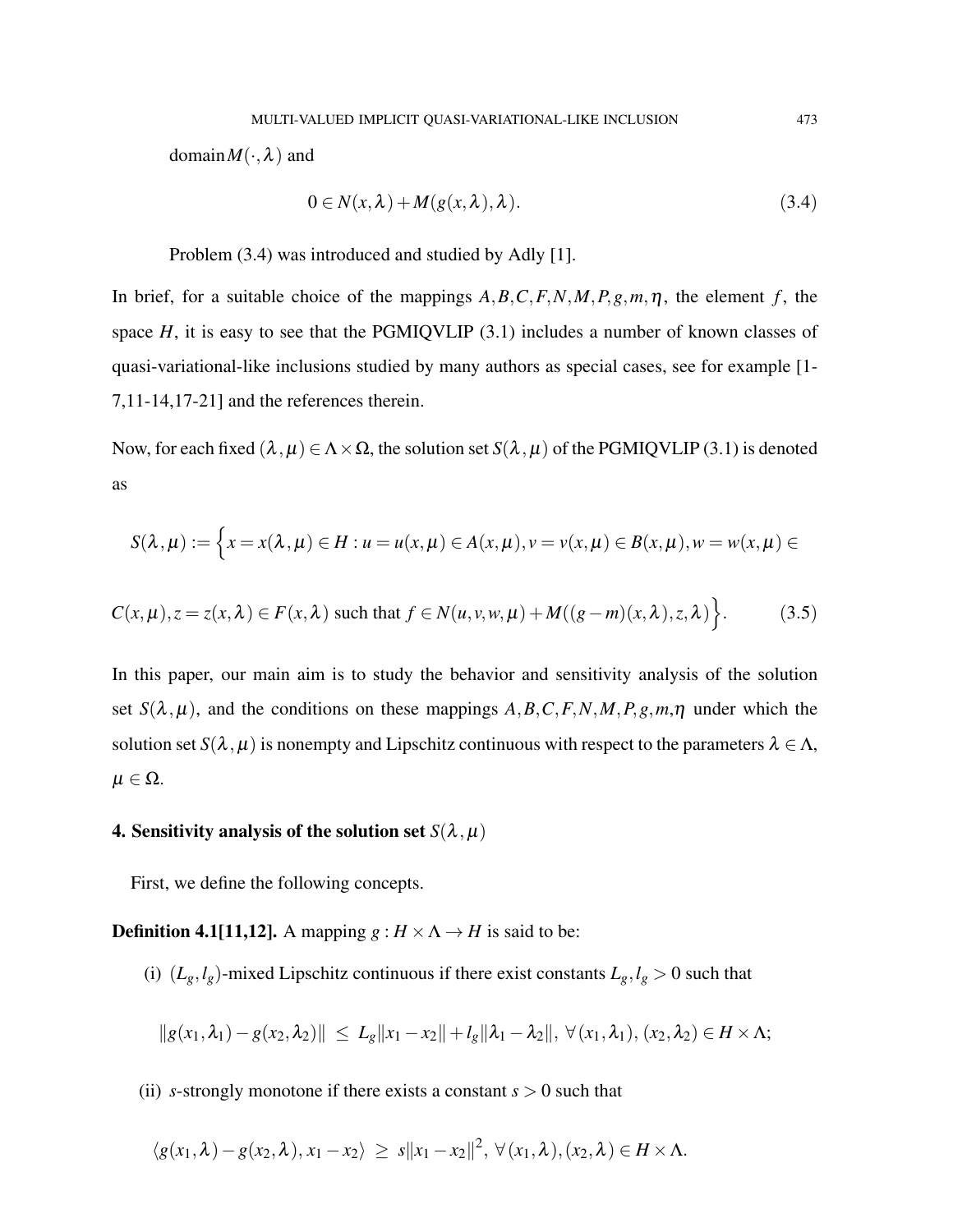**Definition 4.2[11,12].** A multi-valued mapping  $A : H \times \Omega \to C(H)$  is said to be  $(L_A, l_A) \cdot \mathcal{H}$ mixed Lipschitz continuous if there exist constants  $L_A, l_A > 0$  such that

$$
\mathscr{H}(A(x_1,\mu_1),A(x_2,\mu_2)) \leq L_A ||x_1-x_2|| + l_A ||\mu_1 - \mu_2||, \ \forall (x_1,\mu_1), (x_2,\mu_2) \in H \times \Omega.
$$

**Definition 4.3[11,12].** Let  $A, B, C : H \times \Omega \rightarrow C(H)$  be multi-valued mappings. A single-valued mapping  $N: H \times H \times H \times \Omega \rightarrow H$  is said to be:

(i)  $\alpha$ -strongly mixed monotone with respect to *A*, *B* and *C* if there exists a constant  $\alpha > 0$ such that

$$
\langle N(u_1,v_1,w_1,\mu)-N(u_2,v_2,w_2,\mu),x-y\rangle \geq \alpha ||x-y||^2, \ \forall (x,y,\mu)\in H\times H\times \Omega,
$$

$$
u_1 \in A(x, \mu), u_2 \in A(y, \mu), v_1 \in B(x, \mu), v_2 \in B(y, \mu), w_1 \in C(x, \mu), w_2 \in C(y, \mu);
$$

(ii)  $(L_{(N,1)}, L_{(N,2)}, L_{(N,3)}, l_N)$ -mixed Lipschitz continuous if there exist constants  $L_{(N,1)}, L_{(N,2)}, L_{(N,3)}$ ,  $l_N$  > 0 such that

$$
||N(x_1, y_1, z_1, \mu_1) - N(x_2, y_2, z_2, \mu_2)|| \le L_{(N,1)} ||x_1 - x_2|| + L_{(N,2)} ||y_1 - y_2||
$$
  
+L\_{(N,3)} ||z\_1 - z\_2|| + l\_N ||\mu\_1 - \mu\_2||,

 $\forall$  (*x*<sub>1</sub>, *y*<sub>1</sub>, *z*<sub>1</sub>,  $\mu$ <sub>1</sub>), (*x*<sub>2</sub>, *y*<sub>2</sub>, *z*<sub>2</sub>,  $\mu$ <sub>2</sub>)  $\in$  *H*  $\times$  *H*  $\times$  *H*  $\times$  Ω.

Now, we transfer the PGMIQVLIP (3.1) into a parametric fixed-point problem.

**Lemma 4.1.** For each  $(f, \lambda, \mu) \in H \times \Lambda \times \Omega$ ,  $(x, u, v, w, z)$  with  $x = x(\lambda, \mu) \in H$ ,  $u = u(x, \mu) \in$  $A(x, \mu), v = v(x, \mu) \in B(x, \mu), w = w(x, \mu) \in C(x, \mu)$  and  $z = z(x, \lambda) \in F(x, \lambda)$  such that  $(g - \lambda)$  $m(x, \lambda) \in \text{domain } M(\cdot, z, \lambda)$  is a solution of the PGMIQVLIP (3.1) if and only if the multivalued mapping  $G: H \times \Lambda \times \Omega \to 2^H$  defined by

$$
G(t,\lambda,\mu) = \bigcup_{u \in A(t,\mu), v \in B(t,\mu), w \in C(t,\mu), z \in F(t,\lambda)} \left[ t - (g-m)(t,\lambda) + R_{P,\eta}^{M(\cdot,z,\lambda)} (P \circ (g-m)(t,\lambda) - \rho N(u,v,w,\mu) + \rho f) \right], \ t \in H,
$$
\n(4.1)

has a fixed point, where  $P: H \to H$ ;  $P \circ (g - m)$  denotes  $P$  composition of  $(g - m)$ ;  $R_{P,\eta}^{M(\cdot,z,\lambda)} =$  $(P + \rho M(\cdot, z, \lambda))^{-1}$  and  $\rho > 0$  is a constant.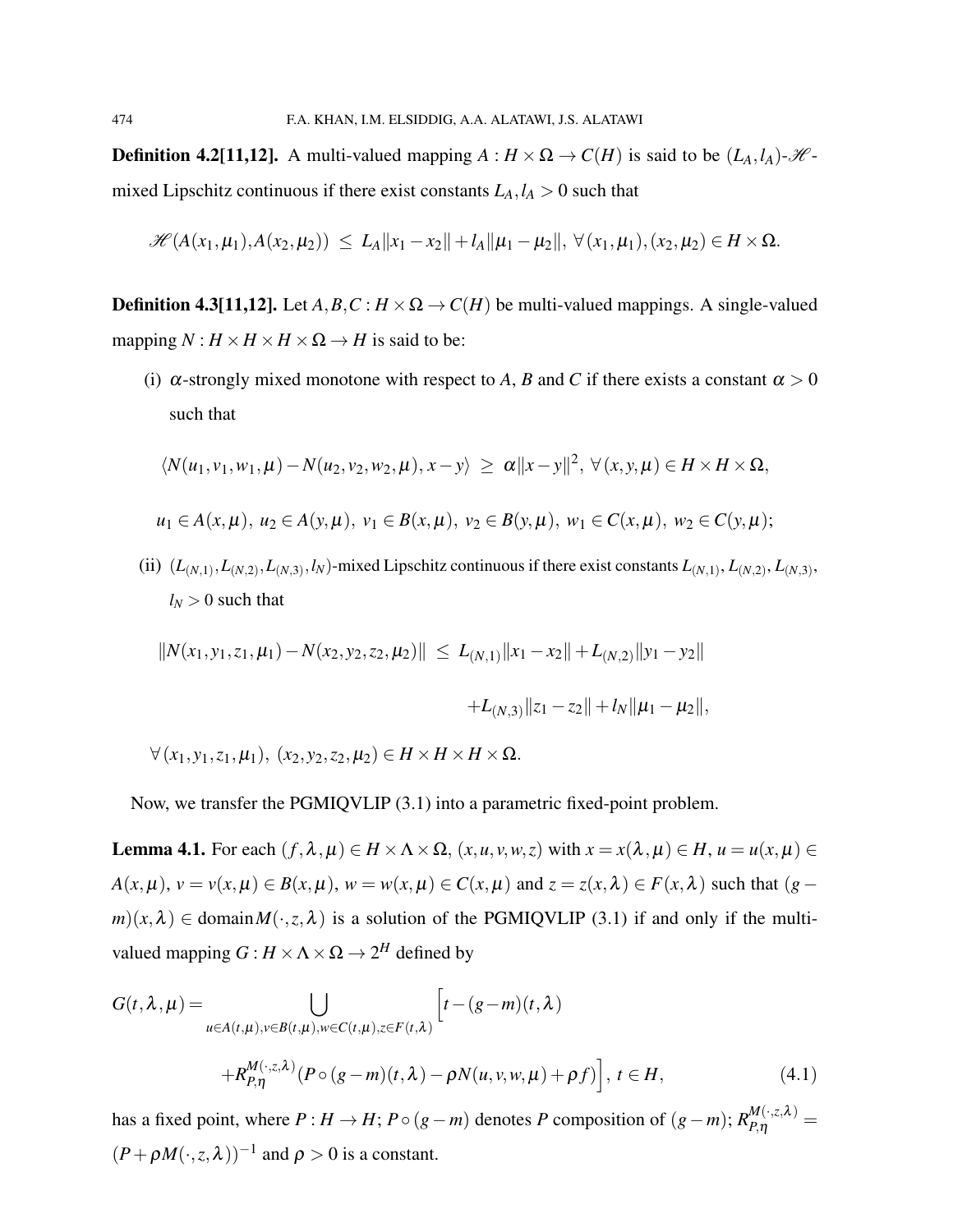**Proof.** For each  $(f, \lambda, \mu) \in H \times \Lambda \times \Omega$ , PGMIQVLIP (3.1) has a solution  $(x, u, v, w, z)$  if and only if

$$
f \in N(u, v, w, \mu) + M((g - m)(x, \lambda), z, \lambda)
$$
  
\n
$$
\Leftrightarrow P \circ (g - m)(x, \lambda) - \rho N(u, v, w, \mu) + \rho f \in (P + \rho M(\cdot, z, \lambda))((g - m)(x, \lambda)).
$$

Since for each  $(z, \lambda) \in H \times \Lambda$ ,  $M(\cdot, z, \lambda)$  is maximal strongly *P*- $\eta$ -monotone, by definition of strongly *P*- $\eta$ -proximal mapping  $R_{P,\eta}^{M(\cdot,z,\lambda)}$  $P_{P,\eta}^{M(\cdot,\zeta,\lambda)}$  of  $M(\cdot,z,\lambda)$ , preceding inclusion holds if and only if

$$
(g-m)(x,\lambda) = R_{P,\eta}^{M(\cdot,z,\lambda)}[P\circ (g-m)(x,\lambda)-\rho N(u,v,w,\mu)+\rho f],
$$

that is  $x \in G(x, \lambda, \mu)$ . This completes the proof.

**Theorem 4.1.** Let the multi-valued mappings  $A, B, C : H \times \Omega \to C(H)$  and  $F : H \times \Lambda \to C(H)$ be  $H$ -Lipschitz continuous in the first arguments with constant  $L_A, L_B, L_C$  and  $L_F$ , respectively. Let the mappings  $\eta : H \times H \to H$  be  $\tau$ -Lipschitz continuous and  $P : H \to H$  be  $\delta$ -strongly  $\eta$ monotone. Let the mappings  $g, m : H \times \Lambda \to H$  be such that  $(g - m)$  is *s*-strongly monotone and *L*(*g*−*m*) -Lipschitz continuous in the first argument and *P*◦ (*g*−*m*) be *r*-strongly monotone and  $L_{P \circ (g-m)}$ -Lipschitz continuous in the first argument. Let the mapping  $N : H \times H \times H \times \Omega \to H$ be  $\alpha$ -strongly mixed monotone with respect to *A*, *B* and *C* and  $(L_{(N,1)}, L_{(N,2)}, L_{(N,3)}, l_N)$ -mixed Lipschitz continuous. Suppose that the multi-valued mapping  $M: H \times H \times \Lambda \to 2^H$  is such that for each  $(z, \lambda) \in H \times \Lambda$ ,  $M(\cdot, z, \lambda) : H \to 2^H$  is  $\gamma$ -strongly maximal *P*- $\eta$ -monotone with  $range(g - m)(H × {\lambda}) ∩ domain M(·, z, \lambda) ≠ ∅$ . Suppose that there exist constants  $k_1, k_2 > 0$ such that

$$
||R_{P,\eta}^{M(\cdot,x_1,\lambda_1)}(t)-R_{P,\eta}^{M(\cdot,x_2,\lambda_2)}(t)|| \leq k_1||x_1-x_2||+k_2||\lambda_1-\lambda_2||, \,\forall x_1,x_2,t \in H; \,\lambda_1,\lambda_2 \in \Lambda,
$$
 (4.2)

and suppose for  $\rho > 0$ , the following condition holds:

$$
\theta = q + \varepsilon(\rho) < 1,\tag{4.3}
$$

where  $q := k_1 L_F + \sqrt{1 - 2s + L_C^2}$  $\overline{\mathcal{E}^2_{(g-m)}} \; ; \; \pmb{\varepsilon}(\pmb{\rho}) := \frac{\tau}{\delta + \rho\gamma} \Big[ p + \sqrt{1 - 2 \pmb{\rho} \, \alpha + \pmb{\rho}^2 L_N^2} \Big] ;$  $p := \sqrt{1 - 2r + L_n^2}$  $L^2_{p\circ (g-m)}$  ;  $L_N:=(L_A L_{(N,1)} + L_B L_{(N,2)} + L_C L_{(N,3)} ).$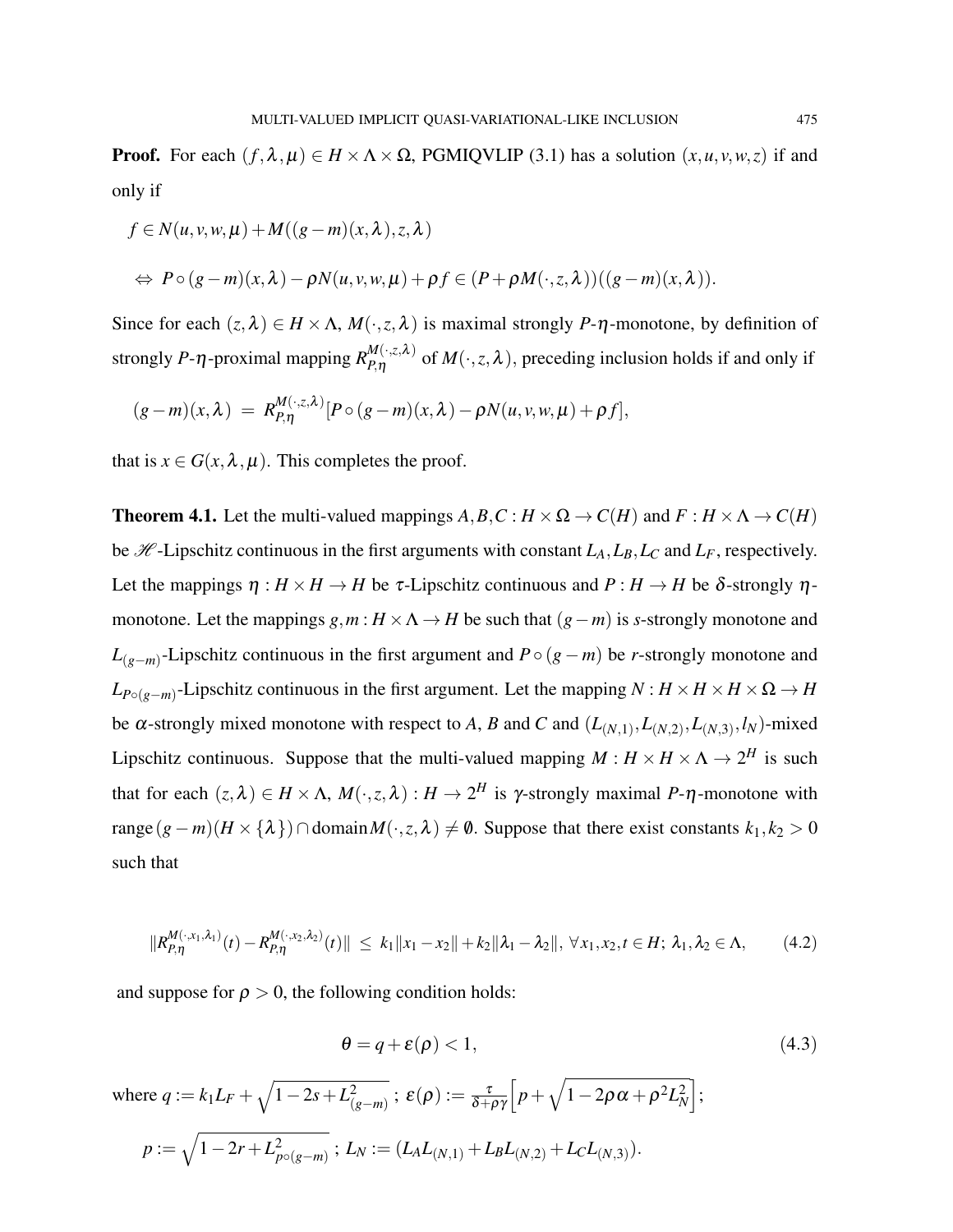Then, for each fixed  $f \in H$ , the multi-valued mapping G defined by (4.1) is a compact-valued uniform  $\theta$ -*H* -contraction mapping with respect to  $(\lambda, \mu) \in \Lambda \times \Omega$ , where  $\theta$  is given by (4.3). Moreover, for each  $(\lambda, \mu) \in \Lambda \times \Omega$ , the solution set  $S(\lambda, \mu)$  of the PGMIQVLIP (3.1) is nonempty and closed.

**Proof.** Let  $(x, \lambda, \mu)$  be an arbitrary element of  $H \times \Lambda \times \Omega$ . Since A, B, C, F are compact-valued, then for any sequences  $\{u_n\} \subset A(x,\mu), \{v_n\} \subset B(x,\mu), \{w_n\} \subset C(x,\mu), \{z_n\} \subset F(x,\lambda)$ , there exist subsequences  $\{u_{n_i}\}\subset \{u_n\}$ ,  $\{v_{n_i}\}\subset \{v_n\}$ ,  $\{w_{n_i}\}\subset \{w_n\}$ ,  $\{z_{n_i}\}\subset \{z_n\}$  and elements  $u\in$  $A(x,\mu), v \in B(x,\mu), w \in C(x,\mu), z \in F(x,\lambda)$  such that  $u_{n_i} \to u$ ,  $v_{n_i} \to v$ ,  $w_{n_i} \to w$ ,  $z_{n_i} \to z$  as  $i \rightarrow \infty$ . By using Theorem 2.2, (4.2) and the mixed Lipschitz continuity of *N*, we estimate

$$
||R_{P,\eta}^{M(\cdot,z_{n_i},\lambda)}[P\circ(g-m)(x,\lambda)-\rho N(u_{n_i},v_{n_i},w_{n_i},\mu)+\rho f] -R_{P,\eta}^{M(\cdot,z,\lambda)}[P\circ(g-m)(x,\lambda)-\rho N(u,v,w,\mu)+\rho f]|| \leq ||R_{P,\eta}^{M(\cdot,z,n,\lambda)}[P\circ(g-m)(x,\lambda)-\rho N(u_{n_i},v_{n_i},w_{n_i},\mu)+\rho f] -R_{P,\eta}^{M(\cdot,z,\lambda)}[P\circ(g-m)(x,\lambda)-\rho N(u_{n_i},v_{n_i},w_{n_i},\mu)+\rho f]|| +||R_{P,\eta}^{M(\cdot,z,\lambda)}[P\circ(g-m)(x,\lambda)-\rho N(u_{n_i},v_{n_i},w_{n_i},\mu)+\rho f] -R_{P,\eta}^{M(\cdot,z,\lambda)}[P\circ(g-m)(x,\lambda)-\rho N(u,v,w,\mu)+\rho f]|| \leq k_1||z_{n_i}-z||+\rho \frac{\tau}{\delta+\rho\gamma}||N(u_{n_i},v_{n_i},w_{n_i},\mu)-N(u,v,w,\mu)|| \leq k_1||z_{n_i}-z||+\rho \frac{\tau}{\delta+\rho\gamma}[L_{(N,1)}||u_{n_i}-u||+L_{(N,2)}||v_{n_i}-v||+L_{(N,3)}||w_{n_i}-w||] \rightarrow 0, \text{ as } i\rightarrow\infty.
$$
 (4.4)

Thus (4.1) and (4.4) yield that  $G(x, \lambda, \mu) \in C(H)$ .

Now, for each fixed  $(\lambda, \mu) \in \Lambda \times \Omega$ , we prove that  $G(x, \lambda, \mu)$  is a uniform  $\theta$ -*H* -contraction mapping. Let  $(x_1, \lambda, \mu)$ ,  $(x_2, \lambda, \mu) \in H \times \Lambda \times \Omega$  and any  $t_1 \in G(x_1, \lambda, \mu)$ , there exist  $u_1 =$ *u*<sub>1</sub>(*x*<sub>1</sub>,  $\mu$ ) ∈ *A*(*x*<sub>1</sub>,  $\mu$ ), *v*<sub>1</sub> = *v*<sub>1</sub>(*x*<sub>1</sub>,  $\mu$ ), *v*<sub>1</sub> = *w*<sub>1</sub>(*x*<sub>1</sub>,  $\mu$ ) ∈ *C*(*x*<sub>1</sub>,  $\mu$ ) and *z*<sub>1</sub> = *z*<sub>1</sub>(*x*<sub>1</sub>,  $\lambda$ ) ∈  $F(x_1, \lambda)$  such that

$$
t_1 = x_1 - (g - m)(x_1, \lambda) + R_{P, \eta}^{M(\cdot, z_1, \lambda)} [P \circ (g - m)(x_1, \lambda) - \rho N(u_1, v_1, w_1, \mu) + \rho f]. \tag{4.5}
$$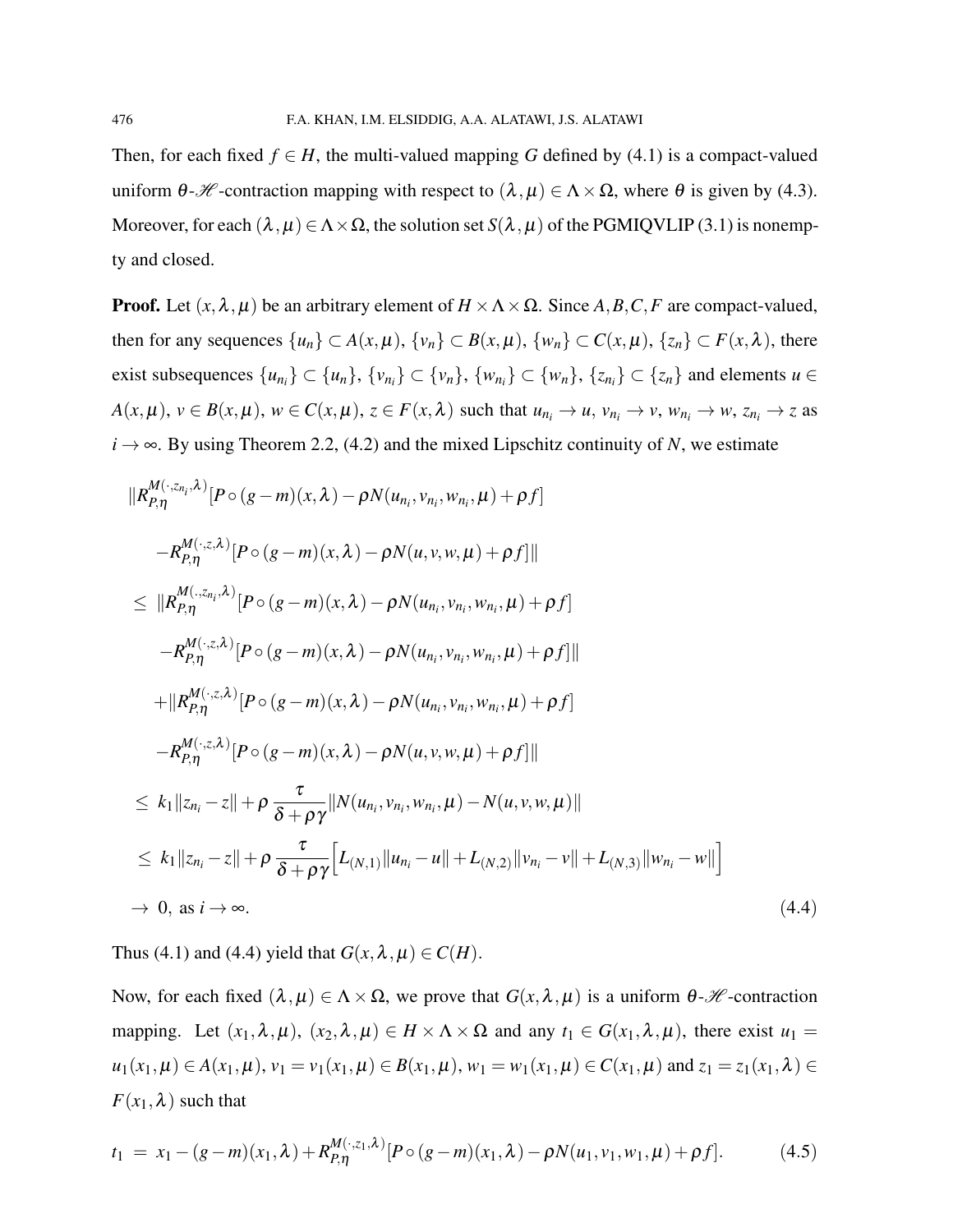It follows from the compactness of  $A(x_2,\mu)$ ,  $B(x_2,\mu)$ ,  $C((x_2,\mu)$  and  $F(x_2,\lambda)$  and  $H$ -Lipschitz continuity of *A*,*B*,*C*,*F* that there exist  $u_2 = u_2(x_2, \mu) \in A(x_2, \mu)$ ,  $v_2 = v_2(x_2, \mu) \in B(x_2, \mu)$ , *w*<sub>2</sub> = *w*<sub>2</sub>(*x*<sub>2</sub>,  $\mu$ ) ∈ *C*(*x*<sub>2</sub>,  $\mu$ ) and *z*<sub>2</sub> = *z*<sub>2</sub>(*x*<sub>2</sub>,  $\lambda$ ) ∈ *F*(*x*<sub>2</sub>,  $\lambda$ ) such that

$$
||u_1 - u_2|| \leq \mathcal{H}(A(x_1, \mu), A(x_2, \mu)) \leq L_A ||x_1 - x_2||,
$$
  
\n
$$
||v_1 - v_2|| \leq \mathcal{H}(B(x_1, \mu), B(x_2, \mu)) \leq L_B ||x_1 - x_2||,
$$
  
\n
$$
||w_1 - w_2|| \leq \mathcal{H}(C(x_1, \mu), C(x_2, \mu)) \leq L_C ||x_1 - x_2||,
$$
  
\n
$$
||z_1 - z_2|| \leq \mathcal{H}(F(x_1, \lambda), F(x_2, \lambda)) \leq L_F ||x_1 - x_2||.
$$
 (4.6)

Let

$$
t_2 = x_2 - (g - m)(x_2, \lambda) + R_{P, \eta}^{M(\cdot, z_2, \lambda)} [P \circ (g - m)(x_2, \lambda) - \rho N(u_2, v_2, w_2, \mu) + \rho f], \tag{4.7}
$$

then we have  $t_2 \in G(x_2, \lambda, \mu)$ .

Next, using Theorem 2.2 and (4.1), we estimate

$$
||t_1 - t_2|| \le ||x_1 - x_2 - ((g - m)(x_1, \lambda) - (g - m)(x_2, \lambda))||
$$
  
+  $||R_{P,\eta}^{M(\cdot, z_1, \lambda)}[P \circ (g - m)(x_1, \lambda) - \rho N(u_1, v_1, w_1, \mu) + \rho f]$   
-  $R_{P,\eta}^{M(\cdot, z_2, \lambda)}[P \circ (g - m)(x_1, \lambda) - \rho N(u_1, v_1, w_1, \mu) + \rho f]]$   
+  $||R_{P,\eta}^{M(\cdot, z_2, \lambda)}[P \circ (g - m)(x_1, \lambda) - \rho N(u_1, v_1, w_1, \mu) + \rho f]$   
-  $R_{P,\eta}^{M(\cdot, z_2, \lambda)}[P \circ (g - m)(x_2, \lambda) - \rho N(u_2, v_2, w_2, \mu) + \rho f]]|$   
 $\le ||x_1 - x_2 - ((g - m)(x_1, \lambda) - (g - m)(x_2, \lambda))|| + k_1 ||z_1 - z_2||$   
+  $\frac{\tau}{\delta + \rho \gamma}[[x_1 - x_2 - (P \circ (g - m)(x_1, \lambda) - P \circ (g - m)(x_2, \lambda))]]$   
+  $||x_1 - x_2 - \rho (N(u_1, v_1, w_1, \mu) - N(u_2, v_2, w_2, \mu))||].$  (4.8)

Since (*g*−*m*) is *s*-strongly monotone and *L*(*g*−*m*) -Lipschitz continuous, we have

$$
||x_1 - x_2 - ((g - m)(x_1, \lambda) - (g - m)(x_2, \lambda))||^2
$$
  
\n
$$
\le ||x_1 - x_2||^2 - 2\langle (g - m)(x_1, \lambda) - (g - m)(x_2, \lambda), x_1 - x_2 \rangle + ||(g - m)(x_1, \lambda) - (g - m)(x_2, \lambda)||^2
$$
  
\n
$$
\le (1 - 2s + L_{(g - m)}^2) ||x_1 - x_2||^2.
$$
\n(4.9)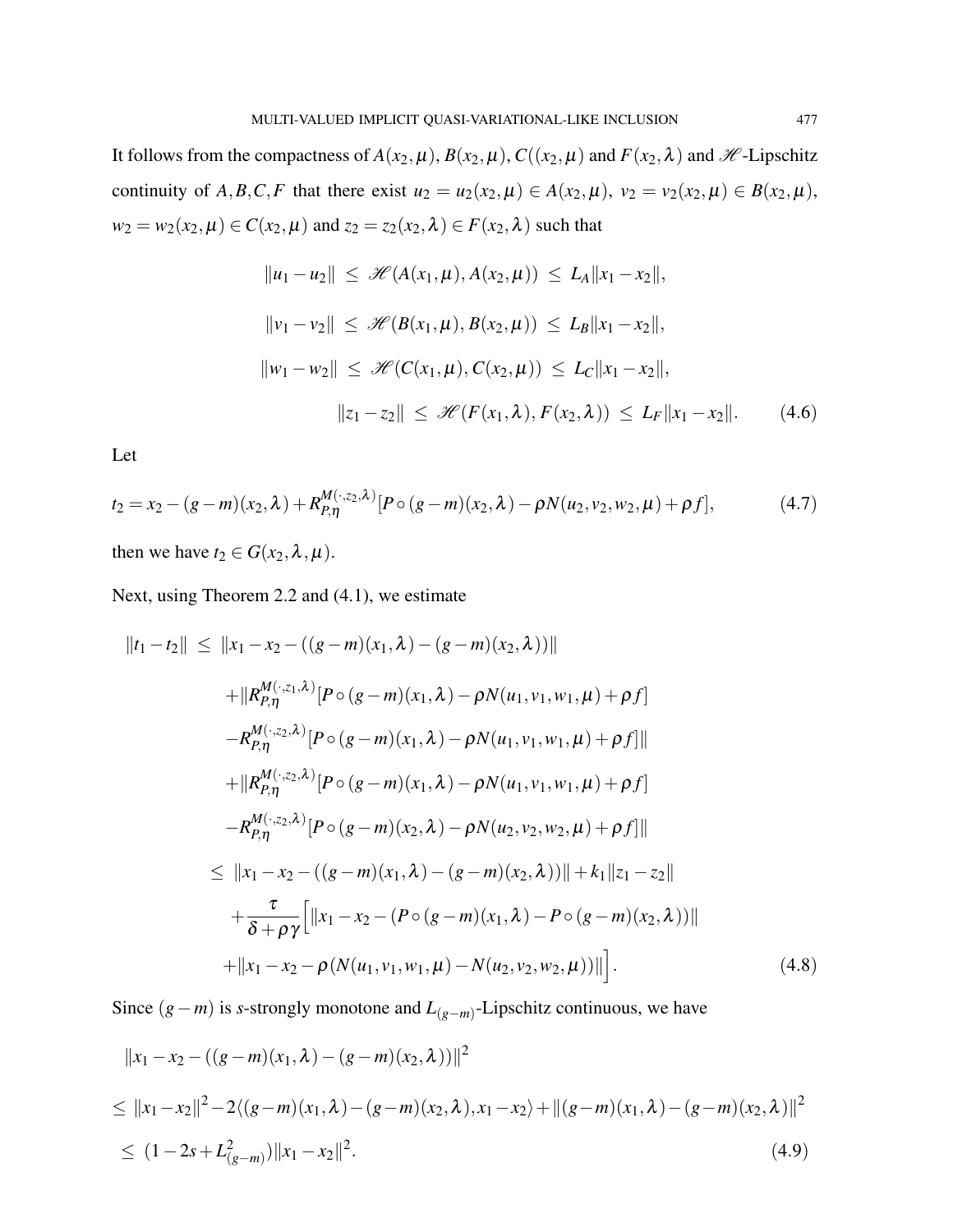Similarly, since  $P \circ (g - m)$  is *r*-strongly monotone and  $L_{P \circ (g - m)}$ -Lipschitz continuous, we have

$$
||x_1 - x_2 - (P \circ (g - m)(x_1, \lambda) - P \circ (g - m)(x_2, \lambda))||^2 \le (1 - 2r + L_{P \circ (g - m)}^2) ||x_1 - x_2||^2. \tag{4.10}
$$

Since *N* is  $(L_{(N,1)}, L_{(N,2)}, L_{(N,3)}, l_N)$ -mixed Lipschitz continuous; *A*, *B*, *C* are *H* -Lipschitz continuous, we have

$$
||N(u_1, v_1, w_1, \mu) - N(u_2, v_2, w_2, \mu)|| \le L_{(N,1)} ||u_1 - u_2|| + L_{(N,2)} ||v_1 - v_2|| + L_{(N,3)} ||w_1 - w_2||
$$
  
\n
$$
\le L_{(N,1)} \mathcal{H}(A(x_1, \mu), A(x_2, \mu)) + L_{(N,2)} \mathcal{H}(B(x_1, \mu), B(x_2, \mu)) + L_{(N,3)} \mathcal{H}(C(x_1, \mu), C(x_2, \mu))
$$
  
\n
$$
\le (L_A L_{(N,1)} + L_B L_{(N,2)} + L_C L_{(N,3)}) ||x_1 - x_2||.
$$
\n(4.11)

Further, since *N* is  $\alpha$ -strongly mixed monotone with respect to *A*, *B* and *C* and using (4.11), we have

$$
||x_1 - x_2 - \rho(N(u_1, v_1, w_1, \mu) - N(u_2, v_2, w_2, \mu))||^2
$$
  
\n
$$
\leq ||x_1 - x_2||^2 - 2\rho \langle N(u_1, v_1, w_1, \mu) - N(u_2, v_2, w_2, \mu), x_1 - x_2 \rangle
$$
  
\n
$$
+ \rho^2 ||N(u_1, v_1, w_1, \mu) - N(u_2, v_2, w_2, \mu)||^2
$$
  
\n
$$
\leq ||x_1 - x_2||^2 - 2\rho \alpha ||x_1 - x_2||^2 + \rho^2 (L_A L_{(N,1)} + L_B L_{(N,2)} + L_C L_{(N,3)})^2 ||x_1 - x_2||^2
$$
  
\n
$$
\leq (1 - 2\rho \alpha + \rho^2 (L_A L_{(N,1)} + L_B L_{(N,2)} + L_C L_{(N,3)})^2) ||x_1 - x_2||^2.
$$
 (4.12)

Now, from (4.8)-(4.12), we have

$$
||t_1 - t_2|| \leq \theta ||x_1 - x_2||, \tag{4.13}
$$

where  $\theta := q + \varepsilon(\rho)$ ;  $q := k_1 L_F + \sqrt{1 - 2s + L_E^2}$ (*g*−*m*) ;  $\varepsilon(\rho):=\frac{\tau}{s+1}$  $\delta+\rho\gamma$  $\left[\sqrt{1-2r+L_{P\circ (g-m)}^2} + \sqrt{1-2\rho\alpha+\rho^2L_N^2}\right];$  $L_N := (L_A L_{(N,1)} + L_B L_{(N,2)} + L_C L_{(N,3)}).$ 

Hence, we have

$$
d(t_1, G(x_2, \lambda, \mu)) = \inf_{t_2 \in G(x_2, \lambda, \mu)} ||t_1 - t_2|| \leq \theta ||x_1 - x_2||.
$$

Since  $t_1 \in G(x_1, \lambda, \mu)$  is arbitrary, we obtain

$$
\sup_{t_1 \in G(x_1, \lambda, \mu)} d(t_1, G(x_2, \lambda, \mu)) \leq \theta ||x_1 - x_2||.
$$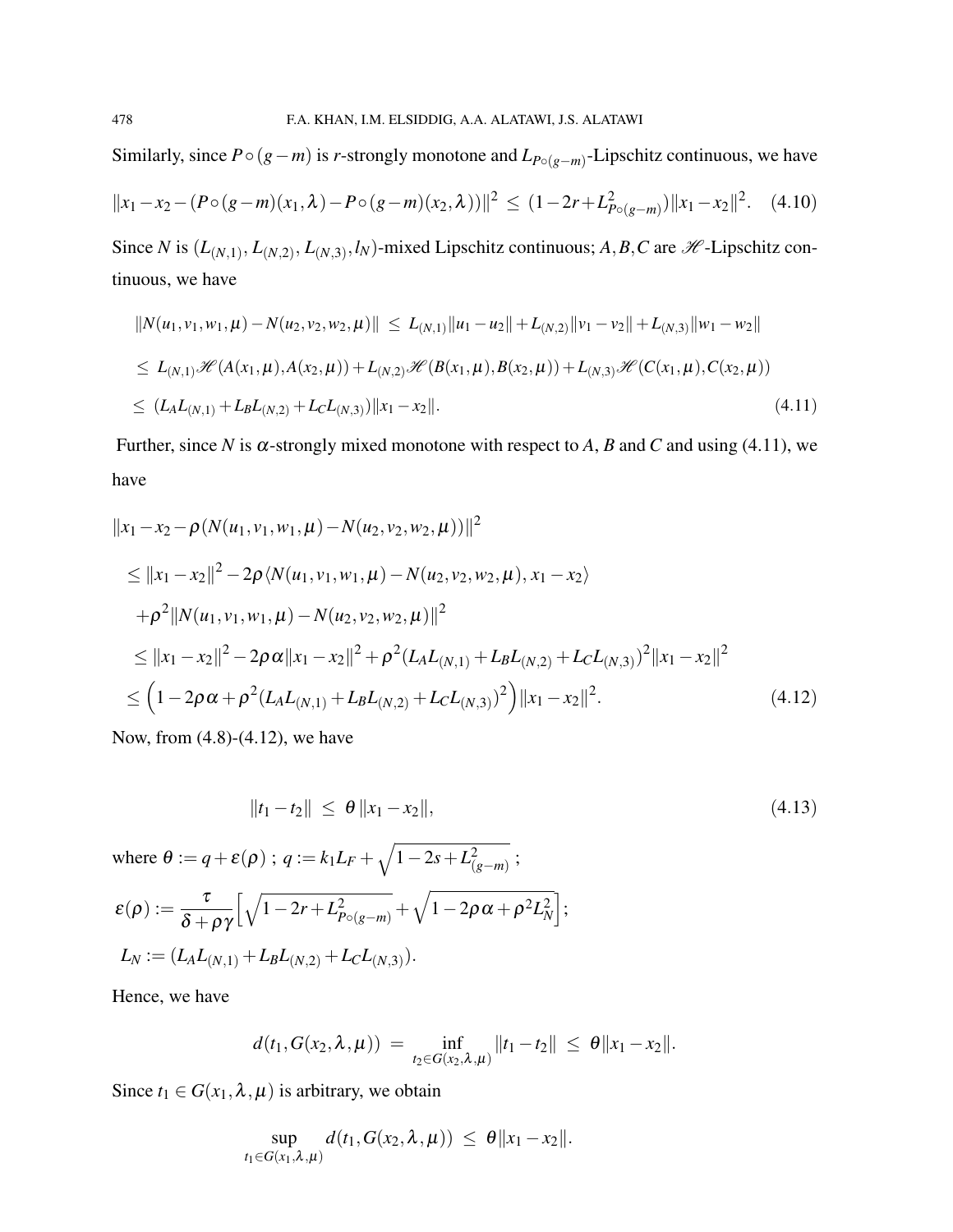By using same argument, we can prove

$$
\sup_{t_2 \in G(x_2,\lambda,\mu)} d(G(x_1,\lambda,\mu),t_2) \ \leq \ \theta \|x_1 - x_2\|.
$$

By the definition of the Hausdorff metric  $\mathcal{H}$  on  $C(H)$ , we have

$$
\mathscr{H}\Big(G(x_1,\lambda,\mu),G(x_2,\lambda,\mu)\Big)\leq \theta \|x_1-x_2\|,\tag{4.14}
$$

that is,  $G(x, \lambda, \mu)$  is a uniform  $\theta$ -*H* -contraction mapping with respect to  $(\lambda, \mu) \in \Lambda \times \Omega$ . Also, it follows from condition (4.3) that  $\theta < 1$  and hence  $G(x, \lambda, \mu)$  is a multi-valued contraction mapping which is uniform with respect to  $(\lambda, \mu) \in \Lambda \times \Omega$ . By Lemma 2.1 for each  $(\lambda, \mu) \in$  $\Lambda \times \Omega$ ,  $G(x, \lambda, \mu)$  has a fixed point  $x = x(\lambda, \mu) \in H$ , that is,  $x = x(\lambda, \mu) \in G(x, \lambda, \mu)$  and hence Lemma 4.1 ensure that  $S(\lambda, \mu) \neq \emptyset$ . Further, for any sequence  $\{x_n\} \subset S(\lambda, \mu)$  with  $\lim_{n \to \infty} x_n = x_0$ , we have  $x_n \in G(x_n, \lambda, \mu)$  for all  $n \ge 1$ . By virtue of (4.14), we have

$$
d(x_0, G(x_0, \lambda, \mu)) \le ||x_0 - x_n|| + \mathcal{H}\Big(G(x_n, \lambda, \mu), G(x_0, \lambda, \mu)\Big)
$$
  

$$
\le (1 + \theta) ||x_n - x_0|| \to 0 \text{ as } n \to \infty,
$$

that is,  $x_0 \in G(x_0, \lambda, \mu)$  and hence  $x_0 \in S(\lambda, \mu)$ . Thus  $S(\lambda, \mu)$  is closed in *H*.

Now, we prove that the solution set  $S(\lambda, \mu)$  of the PGMIQVLIP (3.1) is *H* -Lipschitz continuous for each  $(λ, μ) ∈ Λ × Ω$ .

**Theorem 4.2.** Let the multi-valued mappings  $A, B, C$  and  $F$  be  $\mathcal{H}$ -mixed Lipschitz continuous with pairs of constants  $(L_A, l_A)$ ,  $(L_B, l_B)$ ,  $(L_C, l_C)$  and  $(L_F, l_F)$ , respectively. Let the mappings *η*,*P* be the same as in Theorem 4.1. Let the mappings  $(g − m)$  be *s*-strongly monotone and (*L*(*g*−*m*) ,*l* (*g*−*m*) )-mixed Lipschitz continuous, and *P*◦ (*g*−*m*) be *r*-strongly monotone and  $(L_{P \circ (g-m)}, l_{P \circ (g-m)})$ -mixed Lipschitz continuous. Let the mapping *N* be  $\alpha$ -strongly mixed monotone with respect to *A*, *B* and *C*, and  $(L_{(N,1)}, L_{(N,2)}, l_{(N,3)}, l_N)$ -mixed Lipschitz continuous. Suppose that the multi-valued mapping *M* is same as in Theorem 4.1 and condition (4.3) holds, then for each  $(\lambda, \mu) \in \Lambda \times \Omega$ , the solution set  $S(\lambda, \mu)$  of the PGMIQVLIP (3.1) is a  $\mathcal{H}$ -Lipschitz continuous mapping from  $\Lambda \times \Omega$  into *H*.

**Proof.** For each  $(\lambda, \mu), (\bar{\lambda}, \bar{\mu}) \in \Lambda \times \Omega$ , it follows from Theorem 4.1,  $S(\lambda, \mu)$  and  $S(\bar{\lambda}, \bar{\mu})$  are both nonempty and closed subsets of *H*. Also by Theorem 4.1,  $G(x, \lambda, \mu)$  and  $G(x, \bar{\lambda}, \bar{\mu})$  both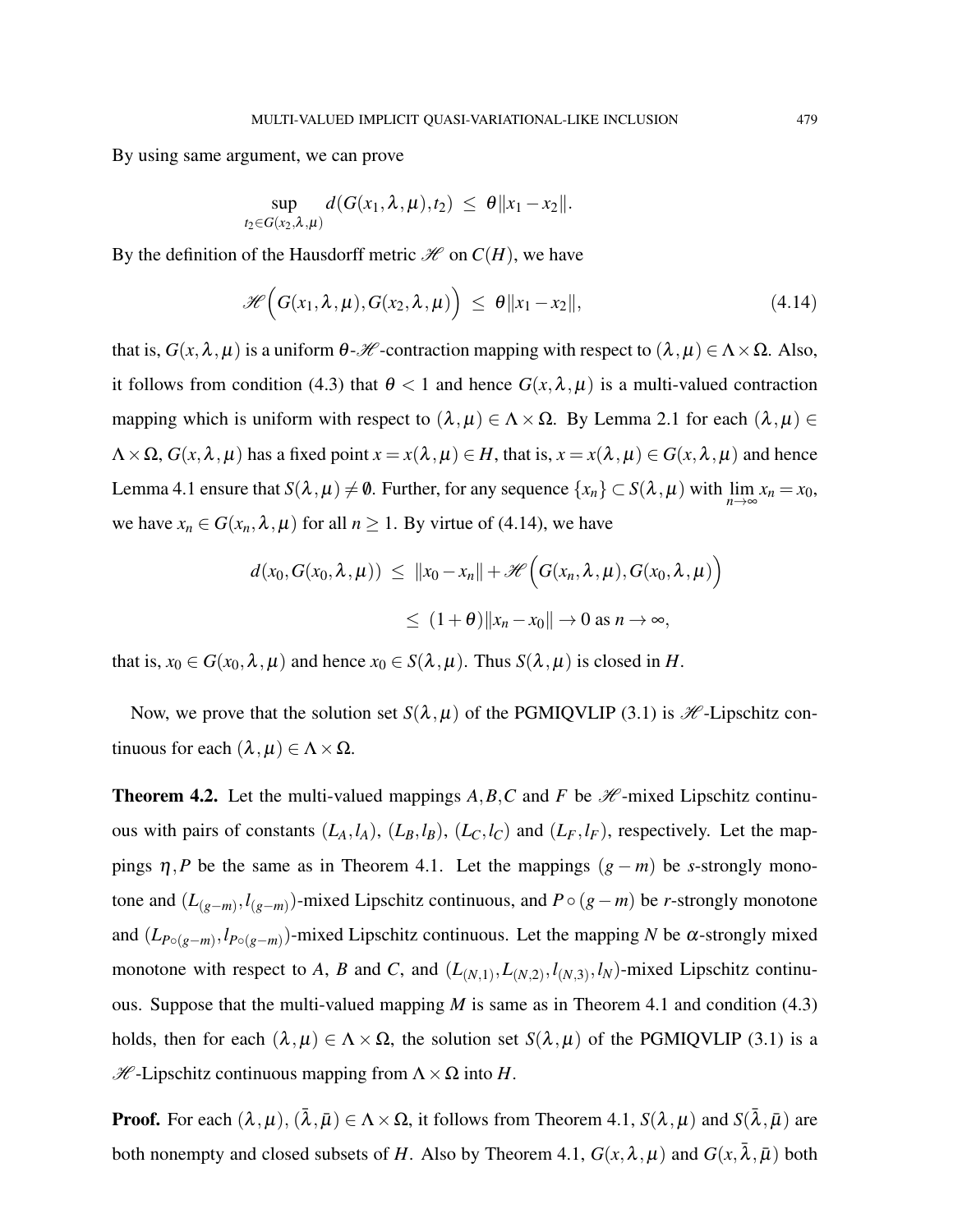are multi-valued  $\theta$ -*H* -contraction mappings with same contractive constant  $\theta \in (0,1)$ . By Lemma 2.2, we obtain

$$
\mathscr{H}(S(\lambda,\mu),S(\bar{\lambda},\bar{\mu})) \leq \left(\frac{1}{1-\theta}\right) \sup_{x \in H} \mathscr{H}(G(x,\lambda,\mu),G(x,\bar{\lambda},\bar{\mu})), \tag{4.15}
$$

where  $\theta$  is given by (4.3).

Now, for any  $a \in G(x, \lambda, \mu)$ , there exist  $u = u(x, \mu) \in A(x, \mu)$ ,  $v = v(x, \mu) \in B(x, \mu)$ ,  $w = v(x, \mu)$  $w(x, \mu) \in C(x, \mu)$  and  $z = z(x, \lambda) \in F(x, \lambda)$  satisfying

$$
a = x - (g - m)(x, \lambda) + R_{P, \eta}^{M(\cdot, z, \lambda)} [P \circ (g - m)(x, \lambda) - \rho N(u, v, w, \mu) + \rho f]. \tag{4.16}
$$

It is easy to see that there exist  $\bar{u} = u(x, \bar{\mu}) \in A(x, \bar{\mu}), \ \bar{v} = v(x, \bar{\mu}) \in B(x, \bar{\mu}), \ \bar{w} = w(x, \bar{\mu}) \in B(x, \bar{\mu})$  $C(x, \bar{\mu})$  and  $\bar{z} = z(x, \bar{\lambda}) \in F(x, \bar{\lambda})$  such that

$$
||u - \bar{u}|| \leq \mathcal{H}(A(x, \mu), A(x, \bar{\mu})) \leq l_A ||\mu - \bar{\mu}||,
$$
  
\n
$$
||v - \bar{v}|| \leq \mathcal{H}(B(x, \mu), B(x, \bar{\mu})) \leq l_B ||\mu - \bar{\mu}||,
$$
  
\n
$$
||w - \bar{w}|| \leq \mathcal{H}(C(x, \lambda), C(x, \bar{\mu})) \leq l_C ||\mu - \bar{\mu}||,
$$
  
\n
$$
||z - \bar{z}|| \leq \mathcal{H}(F(x, \lambda), F(x, \bar{\lambda})) \leq l_F ||\lambda - \bar{\lambda}||.
$$
 (4.17)

Let

$$
b = x - (g - m)(x, \bar{\lambda}) + R_{P,\eta}^{M(\cdot, \bar{z}, \bar{\lambda})} [P \circ (g - m)(x, \bar{\lambda}) - \rho N(\bar{u}, \bar{v}, \bar{w}, \bar{\mu}) + \rho f]. \tag{4.18}
$$

Clearly,  $b \in G(x, \bar{\lambda}, \bar{\mu})$ .

Since *N* is mixed Lipschitz continuous and in view of (4.2), (4.16)-(4.18) and with  $t = P \circ (g$  $m)(x, \bar{\lambda}) - \rho N(\bar{u}, \bar{v}, \bar{w}, \bar{\mu}) + \rho f$ , we have

$$
||a-b|| \leq ||(g-m)(x,\lambda) - (g-m)(x,\bar{\lambda})||
$$
  
+ 
$$
||R_{P,\eta}^{M(\cdot,z,\lambda)}[P \circ (g-m)(x,\lambda) - \rho N(u,v,w,\mu) + \rho f] - R_{P,\eta}^{M(\cdot,z,\lambda)}(t)||
$$
  
+ 
$$
||R_{P,\eta}^{M(\cdot,z,\lambda)}(t) - R_{P,\eta}^{M(\cdot,\bar{z},\lambda)}(t)|| + ||R_{P,\eta}^{M(\cdot,\bar{z},\lambda)}(t) - R_{P,\eta}^{M(\cdot,\bar{z},\bar{\lambda})}(t)||
$$
  

$$
\leq ||(g-m)(x,\lambda) - (g-m)(x,\bar{\lambda})||
$$
  
+ 
$$
\frac{\tau}{\delta + \rho\gamma} [||P \circ (g-m)(x,\lambda) - P \circ (g-m)(x,\bar{\lambda})||
$$
  
+ 
$$
\rho ||N(u,v,w,\mu) - N(\bar{u},\bar{v},\bar{w},\bar{\mu})|| + k_1 ||z-\bar{z}|| + k_2 ||\lambda - \bar{\lambda}||
$$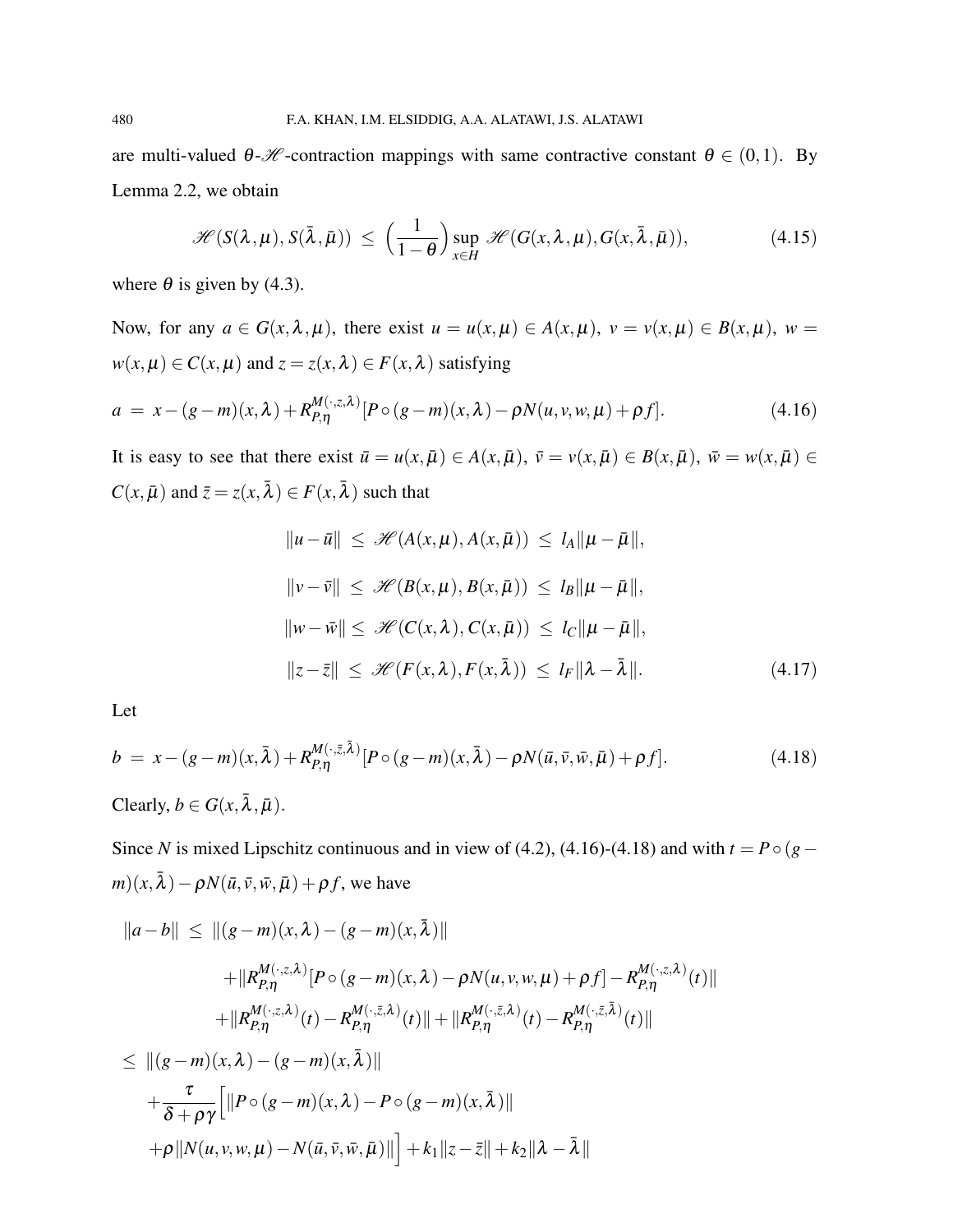$$
\leq l_{(g-m)} \|\lambda - \bar{\lambda}\| + \frac{\tau}{\delta + \rho \gamma} \Big[ l_{P \circ (g-m)} \|\lambda - \bar{\lambda}\|
$$
  
+  $\rho (l_A L_{(N,1)} + l_B L_{(N,2)} + l_C L_{(N,3)} + l_N) \|\mu - \bar{\mu}\| \Big] + k_1 l_F \|\lambda - \bar{\lambda}\| + k_2 \|\lambda - \bar{\lambda}\|$   

$$
\leq \theta_1 \Big( \|\lambda - \bar{\lambda}\| + \|\mu - \bar{\mu}\| \Big), \tag{4.19}
$$

where

$$
\theta_1 := \max \Big\{ (l_{(g-m)} + k_1 l_F + k_2 + \frac{\tau}{\delta + \rho \gamma} L_{P \circ (g-m)}), \frac{\tau}{\delta + \rho \gamma} (l_A L_{(N,1)} + l_B L_{(N,2)} + l_C L_{(N,3)} + l_N) \Big\}.
$$

Hence, we obtain

$$
\sup_{a\in G(x,\lambda,\bar\mu)} d(a,G(x,\bar\lambda,\mu))\,\leq\, \theta_1 \|(\lambda,\mu)-(\bar\lambda,\bar\mu)\|_*,
$$

where  $\|(\lambda,\mu)\|_* = \|\lambda\| + \|\mu\|.$ 

By using similar argument, we have

$$
\sup_{b\in G(x,\bar{\lambda},\bar{\mu})}d(G(x,\lambda,\mu),b)\,\leq\, \theta_1\|(\lambda,\mu)-(\bar{\lambda},\bar{\mu})\|_*.
$$

Hence, for all  $(x, \lambda, \mu), (x, \overline{\lambda}, \overline{\mu}) \in H \times \Lambda \times \Omega$ , it follows that

$$
\mathscr{H}(G(x,\lambda,\mu),G(x,\bar{\lambda},\bar{\mu}))\leq \theta_1\|(\lambda,\mu)-(\bar{\lambda},\bar{\mu})\|_*.
$$

By Lemma 2.2, we obtain

$$
\mathscr{H}(S(\lambda,\mu),S(\bar{\lambda},\bar{\mu})) \,\leq\, \Big(\frac{\theta_1}{1-\theta}\Big) \|(\lambda,\mu)-(\bar{\lambda},\bar{\mu})\|_*,
$$

which implies that *S*( $\lambda, \mu$ ) is *H* -Lipschitz continuous in  $(\lambda, \mu) \in \Lambda \times \Omega$ . This completes the proof.

Remark 4.1. Since the PGMIQVLIP (3.1) includes many known classes of parametric generalized quasi-variational-like inclusions as special cases, Theorems 4.1-4.2 improve and generalize the known results given in [5,6,8,10-14,18,19,22].

## Conflict of Interests

The authors declare that there is no conflict of interests.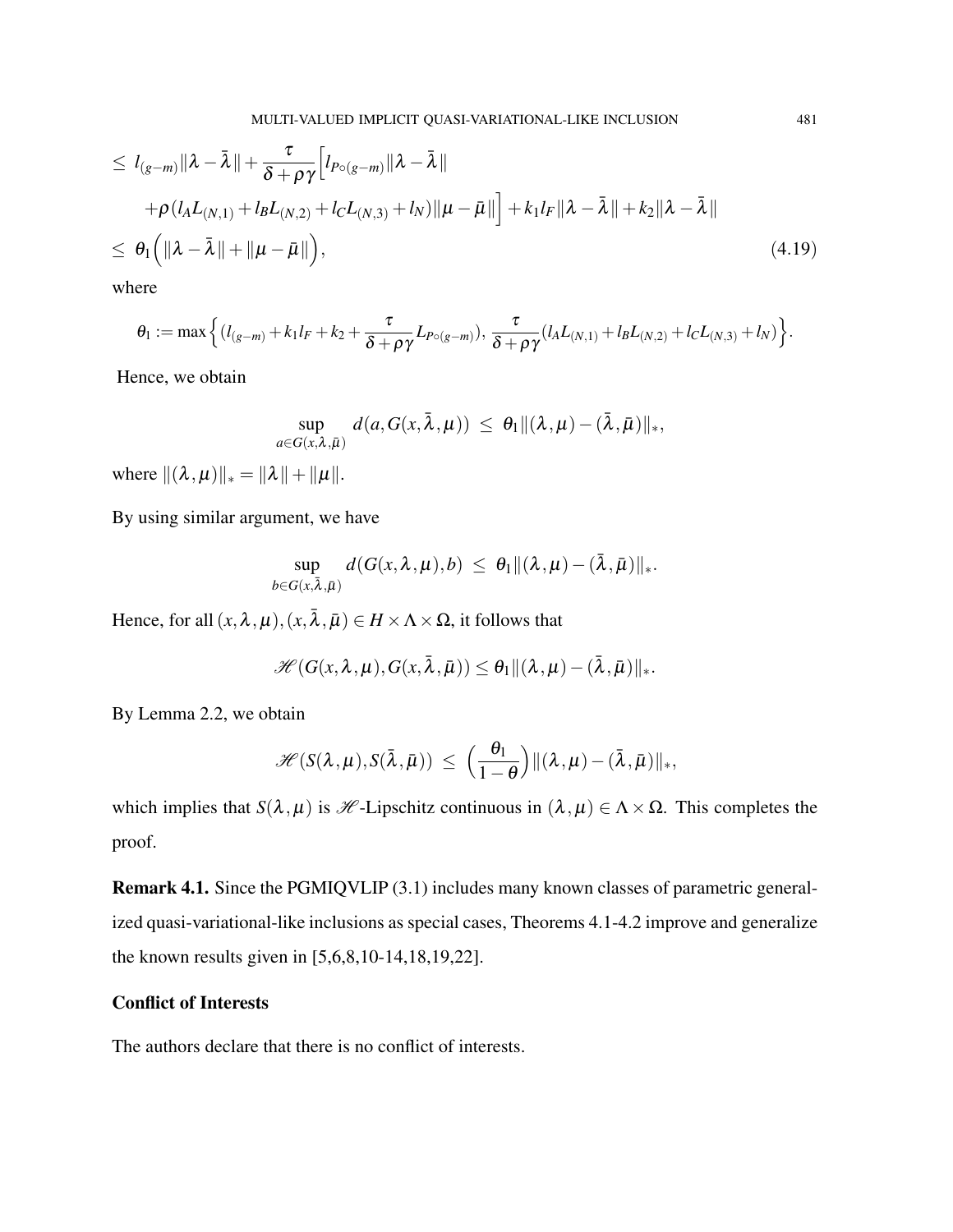#### Acknowledgements

This work has been done under a Research Project (Project Grant Number: S-0114-1438) sanctioned by the Deanship of Scientific Research Unit of Tabuk University, Ministry of Higher Education, Kingdom of Saudia Arabia.

#### **REFERENCES**

- [1] S. Adly, Perturbed algorithms and sensitivity analysis for a general class of variational inclusions, J. Math. Anal. Appl. 201 (3) (1996) 609-630.
- [2] R.P. Agarwal, Y.-J. Cho and N.-J. Huang, Sensitivity analysis for strongly nonlinear quasi-variational inclusions, Appl. Math. Lett. 13 (2002) 19-24.
- [3] R.P. Agarwal, N.-J. Huang and Y.-J. Cho, Generalized nonlinear mixed implicit quasi-variational inclusions with set-valued mappings, J. Inequal. Appl. 7 (6) (2002) 807-828.
- [4] S. Dafermos, Sensitivity analysis in variational inequalities, Math. Oper. Res. 13 (1998) 421-434.
- [5] X.-P. Ding, Sensitivity analysis for generalized nonlinear implicit quasi-variational inclusions, Appl. Math. Lett. 17 (2004) 225-235.
- [6] X.-P. Ding, Parametric completely generalized mixed implicit quasi-variational inclusions involving *h*maximal monotone mappings, J. Comput. Appl. Math. 182 (2005) 252-269.
- [7] X.-P. Ding and C.L. Luo, On parametric generalized quasi-variational inequalities, J. Optim. Theory Appl. 100 (1999) 195-205.
- [8] Y.-P. Fang and N.-J. Huang, *H*-monotone operator and resolvent operator technique for variational inclusions, Appl. Math. Comput. 145 (2003) 795-803.
- [9] A. Hassouni and A. Moudafi, A perturbed algorithm for variational inclusion, J. Math. Anal. Appl. 185 (1994) 706-721.
- [10] N.J. Huang, A new completely general class of variational inclusions with noncompact set-valued mappings, Comput. Math. Appl. 35 (10) (1998) 9-14.
- [11] K.R. Kazmi and S.A. Alvi, Sensitivity analysis for parametric multi-valued implicit quasi-variational-like inclusion, Commun. Fac. Sci. Univ. Ank. Ser. Math. Stat. 65 (2) (2016) 189-205.
- [12] K.R. Kazmi and F.A. Khan, Sensitivity analysis for parametric generalized implicit quasi-variational-like inclusions involving *P*-η-accretive mappings, J. Math. Anal. Appl. 337 (2008) 1198-1210.
- [13] T.C. Lim, On fixed point stability for set-valued contractive mappings with applications to generalized differential equation, J. Math. Anal. Appl. 110 (1985) 436-441.
- [14] Z. Liu, L. Debnath, S.M. Kang and J.S. Ume, Sensitivity analysis for parametric completely generalized nonlinear implicit quasi-variational inclusions, J. Math. Anal. Appl. 277 (1) (2003) 142-154.